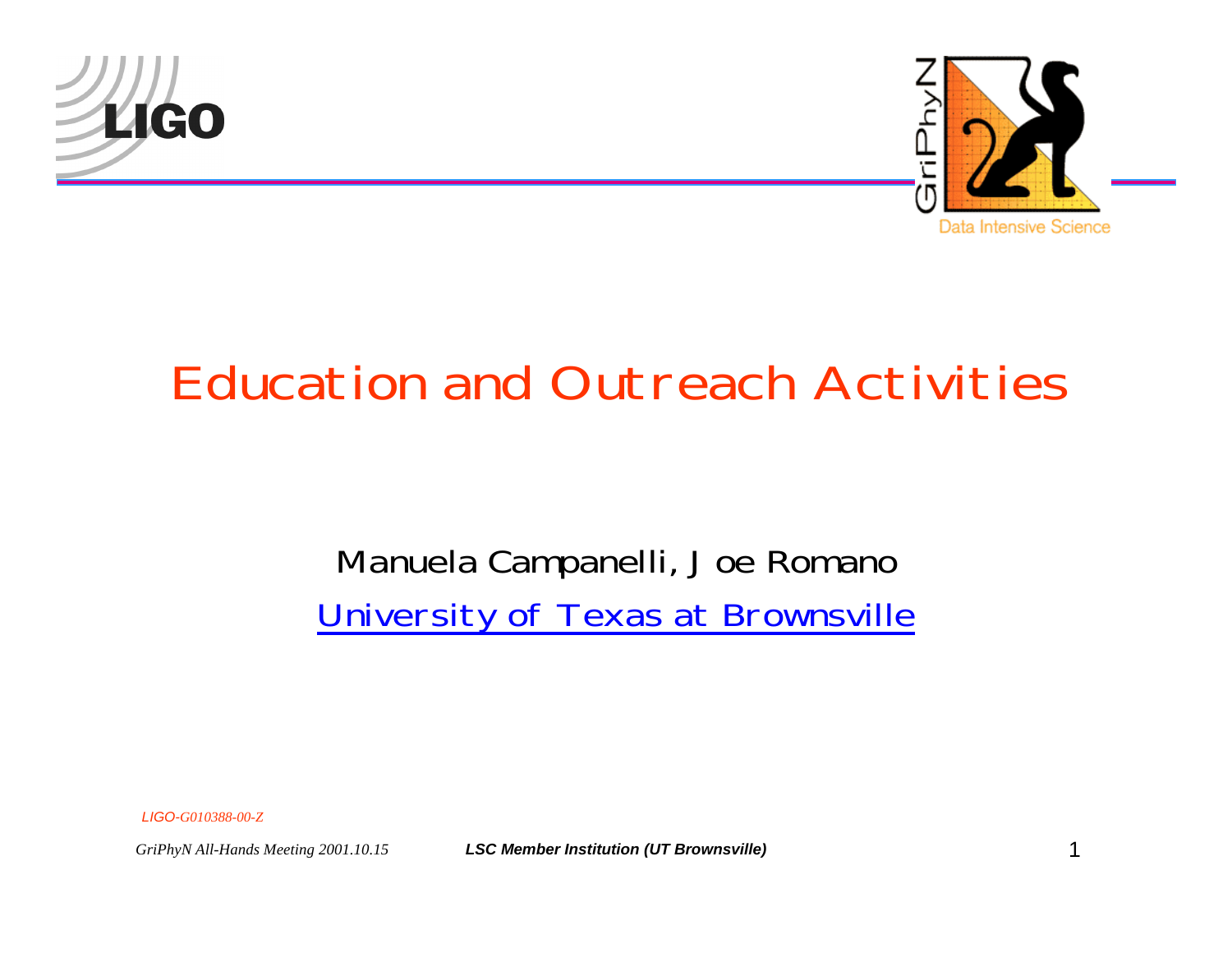### Past Activities

#### Fall/Winter 2001:

- • UT Brownsville administration approved the hiring of a full-time tenure-track faculty member to serve as GriPhyN E/O coordinator.
	- »Began search for E/O coordinator.
- • Began benchmarking tests for UTB Linux cluster (primarily for LIGO data analysis, but also as a testbed for GriPhyN software).

#### Spring/Summer 2001:

- • Search complete. Manuela Campanelli hired, to start Fall 2001.
	- »Attended GGF1 and GriPhyN All-Hands meetings.
	- » Made contacts with heads of dissemination programs for European data grid projects (e.g., DataGrid, EuroGrid).
	- » Helped prepare the iVDGL proposal, which will increase MSI participation in grid activities by constructing small clusters (e.g., Tier3 centers) at these institutions.
- • Benchmarking complete. Begin construction of 96-node Linux cluster.

*LIGO-G010388-00-Z*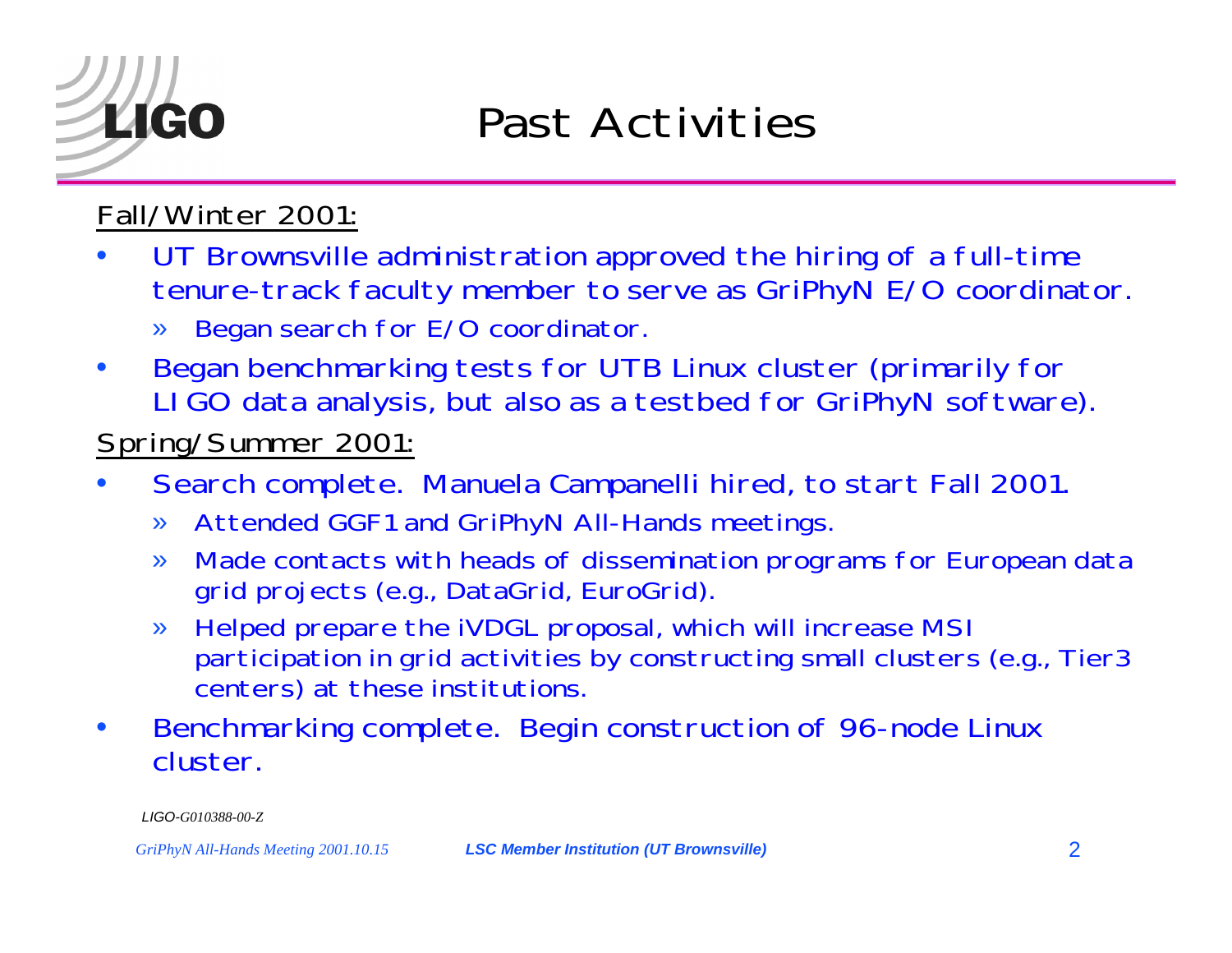### Present activities

- $\bullet$ Design of web-page for GriPhyN/iVDGL E/O activities:
	- »http://www.aei-potsdam.mpg.de/~manuela/GridWeb/main.html
	- » Basic educational material about data grids, information about the physics experiments, etc.
- Preparation of a proposal for an REU supplement to support undergraduate students doing grid-related research during the summer.
- Construction of UT Brownsville Linux cluster complete. Begin grid-enabling cluster (install Condor, Globus, gridftp; work with UW Milwaukee as part of LIGO-GriPhyN).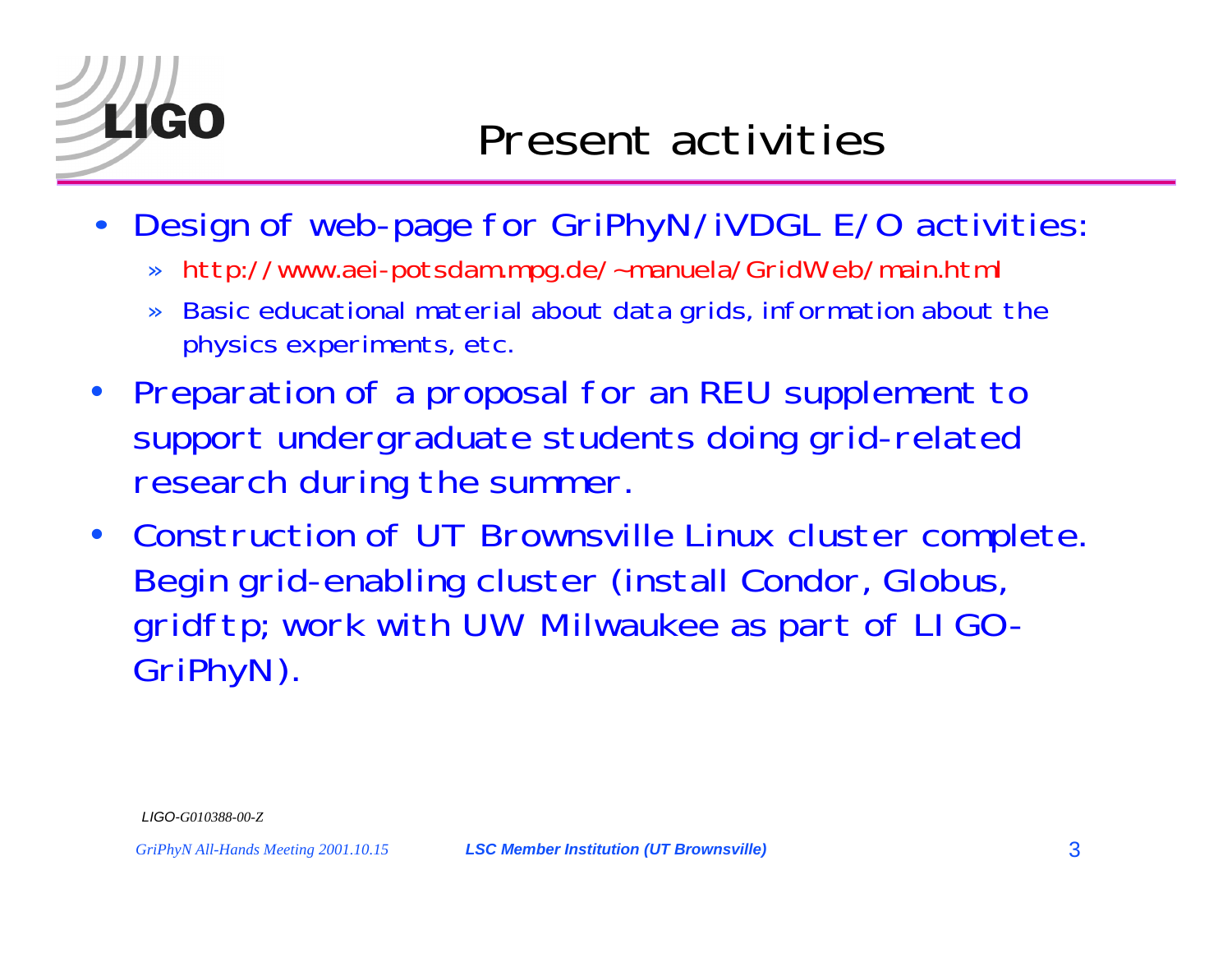- $\bullet$  Extend GriPhyN/iVDGL E/O web pages:
	- » Add more technical support information (e.g., documentation, users manuals, "how-to" guides) as virtual data toolkits become ready.
	- » Add web-based interface for accessing real data, illustrating some concepts of virtual data (e.g., http://skyserver.sdss.org website for SDSS data).
- • iVDGL funded!
	- » Support additional undergraduate and graduate students at minority serving institutions.
	- » Construct Tier3 centers at UT Brownsville, Hampton University, and Salish Kootenai College.
	- » Hold "how-to" workshops/tutorials at the Tier3 centers.
- GriPhyN/iVDGL All-Hands meeting at a MSI. (Propose UT Brownsville in Spring 2003.)

*LIGO-G010388-00-Z*